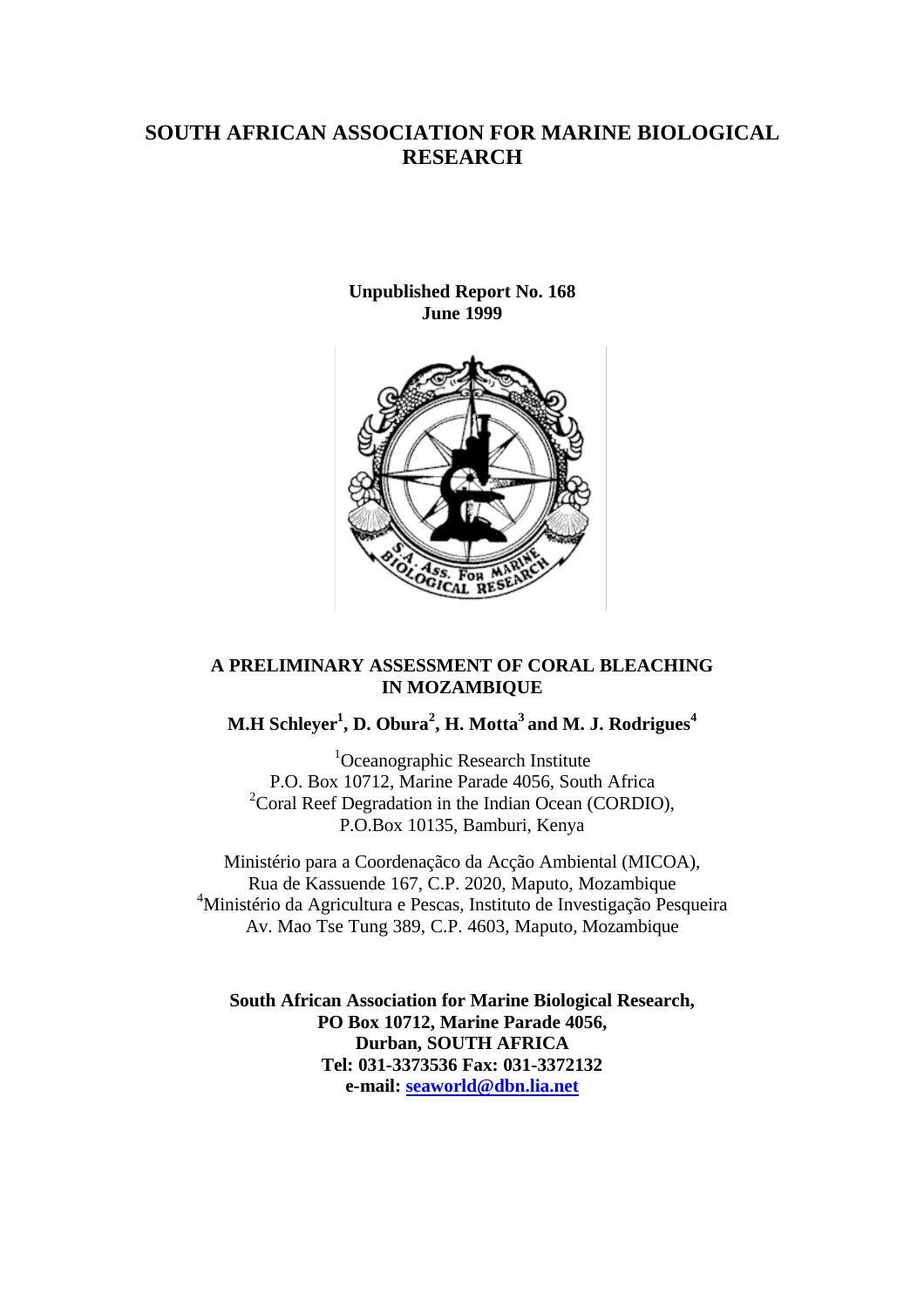This report series is intended to document various activities of the South African Association for Marine Biological Research which incorporates the Oceanographic Research Institute, Sea World and the Sea World Education Centre.

Distribution is restricted and this report is not for citation without the permission of the director of SAAMBR and, if relevant, the client. If permission is granted, the report should be cited as follows:

SCHLEYER, M.H., OBURA, D., MOTTA, H. AND RODRIGUES, M. J. 1999. A preliminary assessment of Coral Bleaching in Mozambique. Unpublished Report. South African Association for Marine Biological Research (168): 12p. 1 Appendix.





# **M. H. Schleyer<sup>1</sup> , D. Obura<sup>2</sup> , H. Motta<sup>3</sup> and M. J. Rodrigues<sup>4</sup>**

<sup>1</sup>Oceanographic Research Institute P.O. Box 10712, Marine Parade 4056, South Africa

 $2^2$ Coral Reef Degradation in the Indian Ocean (CORDIO), P.O.Box 10135, Bamburi, Kenya Ministério para a Coordenaçãco da Acção Ambiental (MICOA), Rua de Kassuende 167, C.P. 2020, Maputo, Mozambique

<sup>4</sup>Ministério da Agricultura e Pescas, Instituto de Investigação Pesqueira Av. Mao Tse Tung 389, C.P. 4603, Maputo, Mozambique

## **A CORDIO survey undertaken by MICOA and supported by SIDA/Sarec**

SOUTH AFRICAN ASSOCIATION FOR MARINE BIOLOGICAL RESEARCH Unpublished Report No. 168

June 1999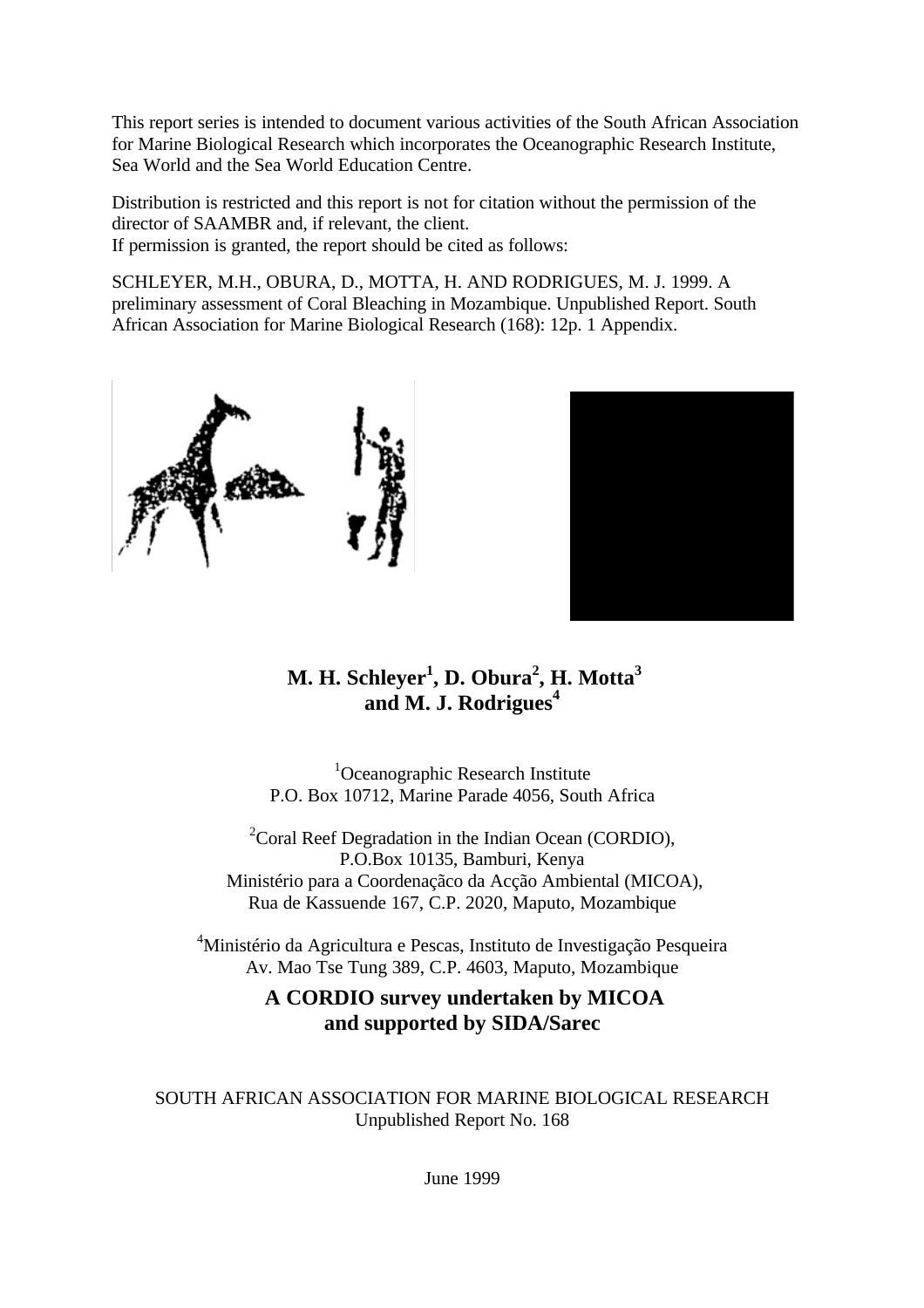## **EXECUTIVE SUMMARY**

The 1997-1998 El Nino southern oscillation (ENSO) caused elevated sea temperatures that resulted in global coral bleaching. Coral reefs constitute an important biological resource in terms of their complex biodiversity and are the basis for tropical reef fisheries and marine ecotourism. They represent one of Mozambique's main coastal assets and its coastal communities and growing tourism industry rely mainly on reef-based resources. Mozambican artisanal fisheries are largely centred on reefs and are responsible for about 70% of the total catch, highlighting their importance. Most tourism similarly occurs along the coast where the best infrastructure is established, especially near the coral reefs of Pemba, Mozambique Island, the Bazaruto Archipelago, Inhaca Island and Ponta do Ouro.

Reefs along the Mozambican coast consist of fossilized dune and beach rock, colonized by corals to a varying degree. The shoreline has been successively exposed and submerged during the millennia and the reefs fall in three regions: (1) the northernmost section, which extends over 770 km from the Rovuma River in the north to Pebane in the south (17º20'S), mainly coraline; (2) the central section, between Pebane (17º20'S) and Bazaruto Island (21º10'S), a distance of about 950 km, which is classified as a swamp coast, and (3) the southern section, which stretches for 850 km from Bazaruto Island southwards to Ponta do Ouro (26º50'S), comprising mainly patchy reefs.

As the extent of reef loss during the 1997 – 1998 El Nino phenomenon was unknown in Mozambique, the current survey was undertaken to:

1. Assess the consequences of coral bleaching in Mozambican waters. 2. Train Mozambican scientists in this specialized field to increase the scientific capacity of the country.

The survey of coral bleaching was undertaken from March 24 to April 8, 1999 at the end of summer. Evidence of bleaching was sought for the present and past year in six localities, these being tabulated below in order from north to south. Dives were executed on a total of 17 reefs and a visual assessment was made of reef type, faunistic cover and the extent of reef damage attributable to bleaching and crown-of-thorns starfish (COTS). Quantitative measurements using transect techniques proved inappropriate due to the sea conditions, the nature and condition of the reefs, and the fact that most of the work was done using snorkel rather than SCUBA. However, it proved possible to record random video-photo quadrats at ten of these stations for later analysis. The reefs surveyed were:

## **Locality Reefs**

- ß Pemba Wimbe Beach, Quilalulia Channel, Quilalulia, Pemba Bay
- **Kacala Fernao Veloso Bay**
- ß Angoche Baixo St. Antonio, Mafamede Island
- Bazaruto Is. Inner Two-mile Reef, Coral Garden, Lighthouse Reef
- **Inhambane Mike's Cupboard, Coral Garden, Anchor Bay (all at Ponta da Barra),** Cabo dos Correntes (Paindane)
- ß Inhaca Island Pta Torres, Pta Torres Channel, Barreira Vermelha

The effects of El Nino bleaching in Mozambique were most extensive on exposed reefs in the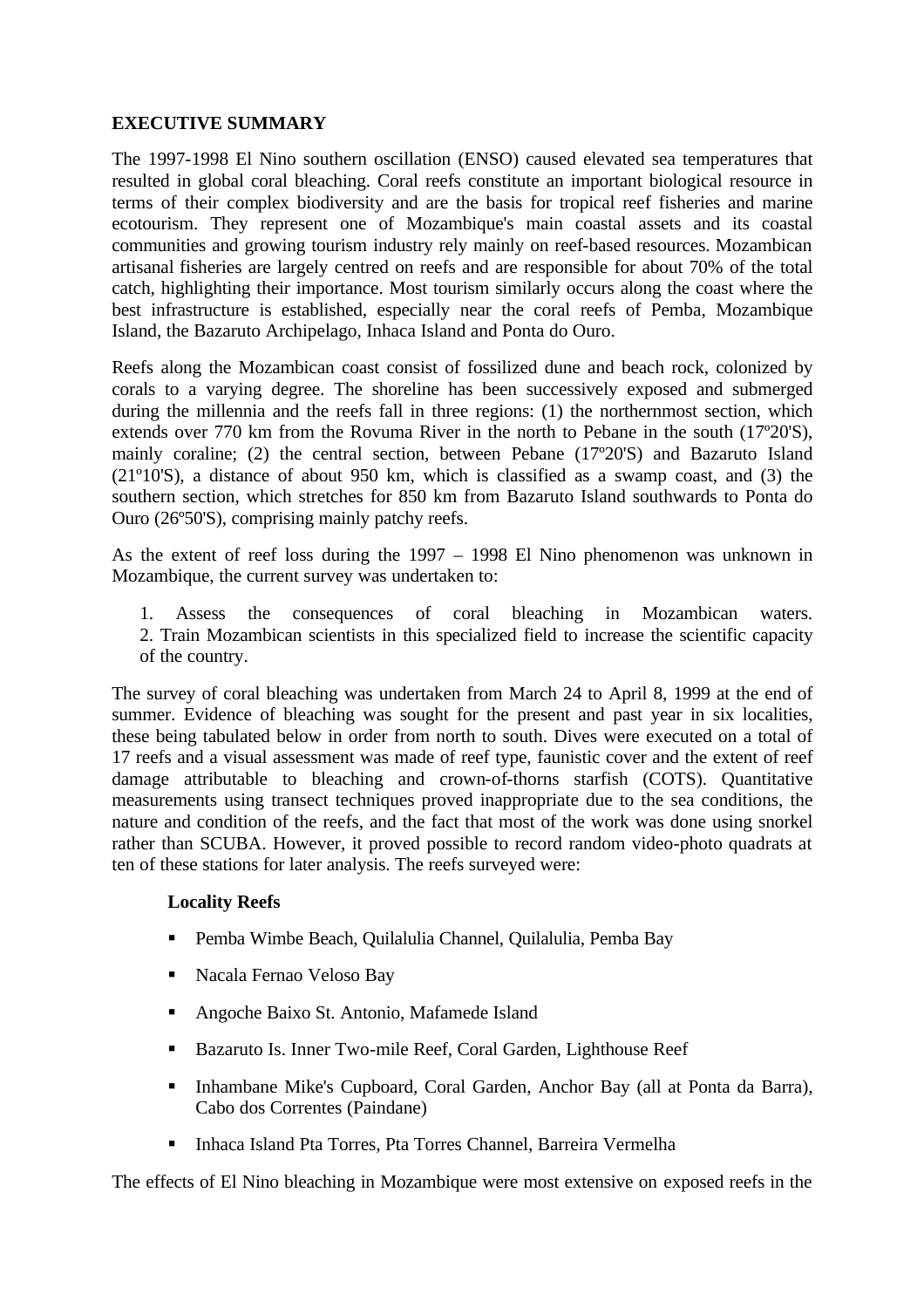north (up to 99%) and this diminished further south except at Inhaca Island where serious recent bleaching (90%) was encountered. Extensive COTS damage was also found at Bazaruto (80%) and Inhambane (95-98%). The COTS outbreaks commenced in 1995-1996 and, as sufficient time has elapsed for reef erosion and collapse to occur, the damage on these reefs was more pronounced. The consequences of the El Nino bleaching are going to be even more serious as coral mortality on the northern reefs was as high as 99%; a similar progression in the collapse of reef structure on the seriously bleached reefs is anticipated. The biodiversity of these sites will be impaired as only low coral recruitment was observed at the Bazaruto COTS site. The fish populations on the damaged reefs, the basis of many of Mozambique's valuable artisanal fisheries, were also poor. Both the fisheries and the tourism value of these sites will thus be affected, parameters that will have to be quantified.

Further work and monitoring at three localities in the north of Mozambique and three in the south was thus proposed. Bleaching, COTS and control sites will be included to:

1. Establish whether further bleaching occurs.

2. Monitor and compare reef recovery at bleaching and COTS sites.

3. Consider appropriate procedures for intervention if reef recovery proves unlikely or slow e.g. the artificial propagation and transplantation of corals.

4. Develop a management plan for Mozambique's coral reefs.

Further development of Mozambican staff was planned during the survey to deal with the situation. MICOA and CORDIO will fund a course later in 1999 to train MICOA, UEM and IIP staff and students in the identification of reef fauna, appropriate methods for the work and the principles of reef management. Monitoring will commence immediately after the course. Two students will register for M.Sc. degrees through ORI and execute the programme under the joint supervision of MICOA and ORI. Similar studies are currently being undertaken at ORI, including groundwork on coral culture, and collaboration between these organizations will provide added impetus to the Mozambique-South African coral research programme.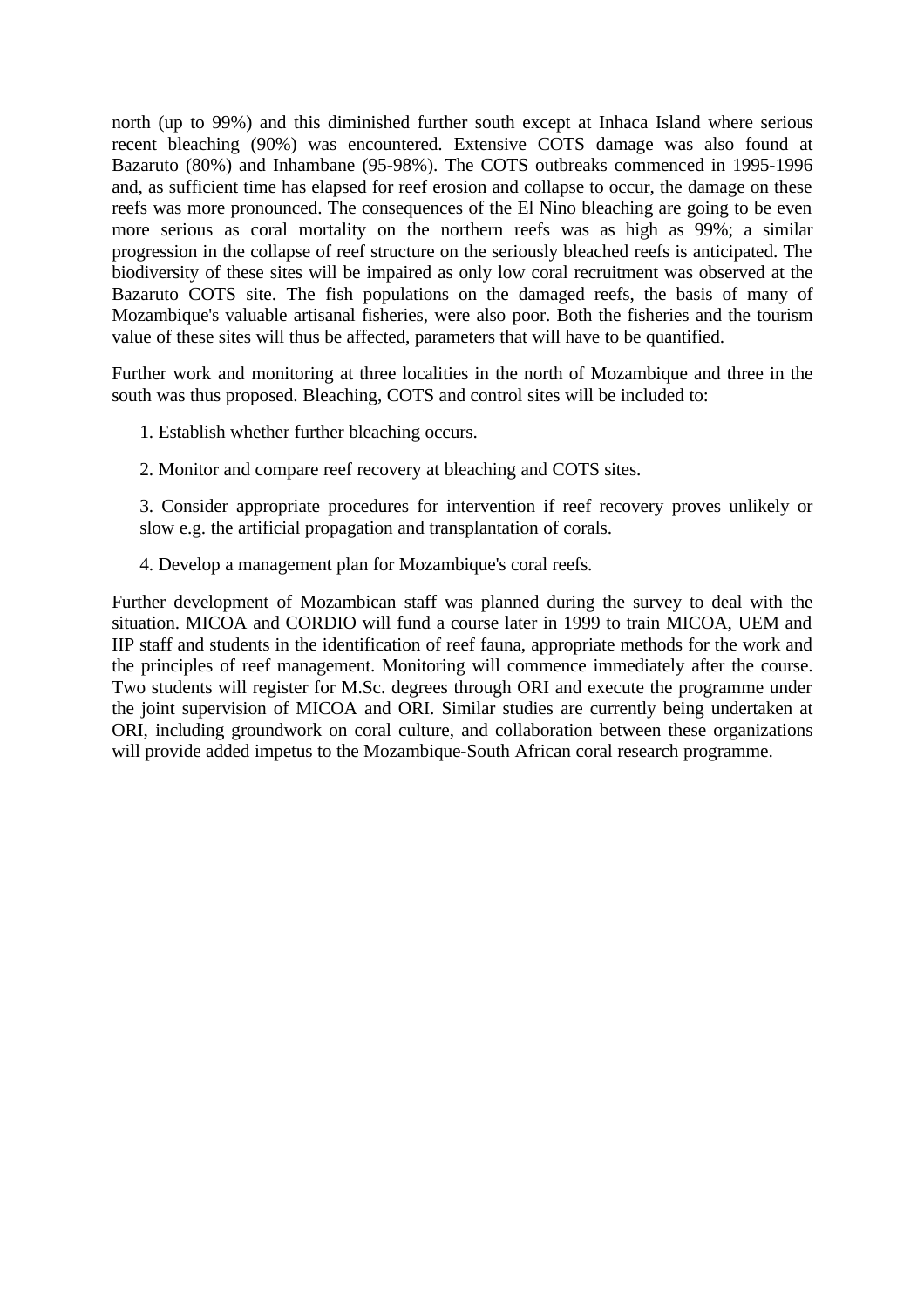## **ACRONYMS**

| <b>CORDIO</b> | Coral Reef Degradation in the Indian Ocean                         |
|---------------|--------------------------------------------------------------------|
| <b>COTS</b>   | Crown-of-Thorns                                                    |
| <b>ENSO</b>   | El Nino Southern Oscillation                                       |
| <b>INE</b>    | Instituto Nacional de Estatística (Statístics Department)          |
| <b>IIP</b>    | Instituto de Investigação Pesqueira (Fisheries Research Institute) |
| <b>MICOA</b>  | Ministério para a Coordenação da Acção Ambiental                   |
| <b>MSY</b>    | Maximum Sustainable Yield                                          |
| <b>ORI</b>    | Oceanographic Research Institute                                   |
| <b>SADCO</b>  | Southern Africa Data Centre for Oceanography                       |
| UEM           | Universidade Eduardo Mondlane                                      |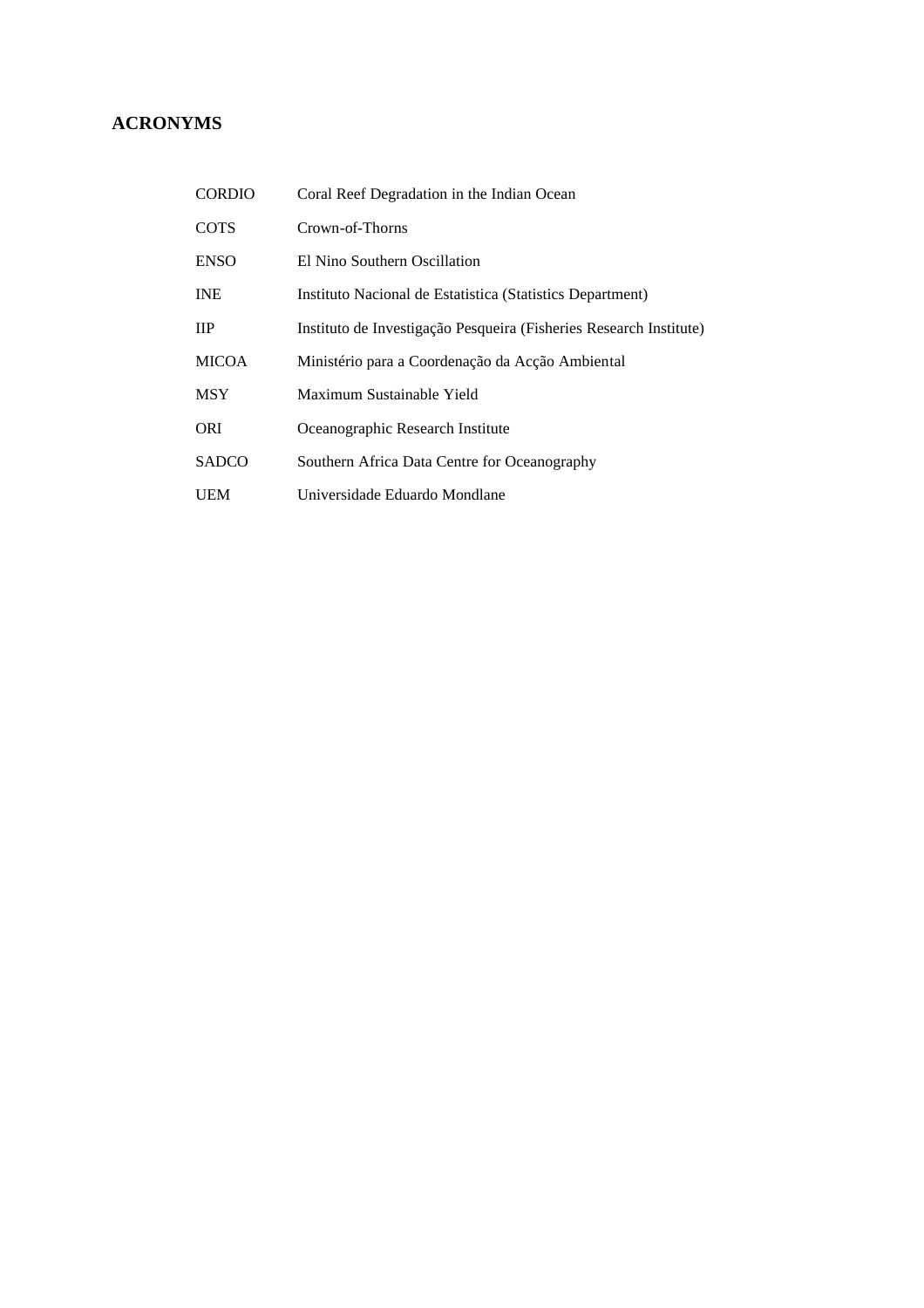## **BACKGROUND**

## **General**

The 1997-1998 El Nino southern oscillation (ENSO) caused elevated sea temperatures that resulted in global coral bleaching. Coral reefs constitute an important biological resource in terms of their complex biodiversity and are the basis for tropical fisheries and marine ecotourism. They represent one of Mozambique's main coastal assets and coastal communities and the growing tourism industry rely mainly on reef-based resources. Today, about 6.6 million people live within Mozambique's 48 coastal administrative districts. This represents 42% of the current population of Mozambique (15.7 million) which is expected to grow at 3% p.a. (INE, 1998). While the population density in coastal districts was 28 persons/km<sup>2</sup> in 1994, densities have been recorded in the coastal cities as high as 1,525 persons/km<sup>2</sup> in Maputo, 625 persons/km<sup>2</sup> in Beira and 409 persons/km<sup>2</sup> in Nacala (Lopes, 1996). Coral reefs are thus of paramount to Mozambique and its economy.

## **Sea surface temperatures and oceanography**

Sea surface temperatures vary seasonally along the coast of Mozambique. In general, high surface water temperatures (26º C-30º C) are found from November to May, while lower values (21º C-26º C) occur from June to October (SADCO data, 1960 to 1997). The 1997 and 1998 sea surface temperatures are presented for the areas studied during this survey in Fig. 1. While it is evident in these that the sea surface temperatures along the north coast are normally 1 to 2 ° C higher than those observed along the south coast, the temperature difference between 1997 and 1998 is far more apparent. The elevated temperatures in the 1997-1998 summer were certainly due to the ENSO event.

The Mozambique Current which transports the warm water is part of the anti-cyclonic subtropical gyre that consists of the South Equatorial Current, the Agulhas Current system and the eastward flow to the north of the sub-tropical convergence. According to Saetre & da Silva (1984), the circulation of the Mozambican Current along the Mozambican coast includes three anti-cyclonic cells within the Beira, Inhambane and Maputo bights, as well as some smaller cyclonic eddies.

## **Reef type and distribution of coral reefs**

Reefs along the Mozambican coast consist of fossilized dune and beach rock colonized by corals to a varying degree. The shoreline has been successively exposed and submerged during the millennia, forming a compound shoreline (Tinley, 1971; Rodrigues et al., in press) in which the coral reefs are distributed in three regions (Fig. 2.).

The northernmost section of the coast extends for 770 km from the Rovuma River in the north to Pebane in the south (17º20'S). It is characterized by numerous small islands that form the Quirimba archipelagos and the Primeiras and Segundas Islands. Coral reefs form an almost continuous fringing reef on the eastern shores of the islands and the more exposed sections of the mainland coast.

The graphs were extracted from South African Weather Bureau remote sensing data.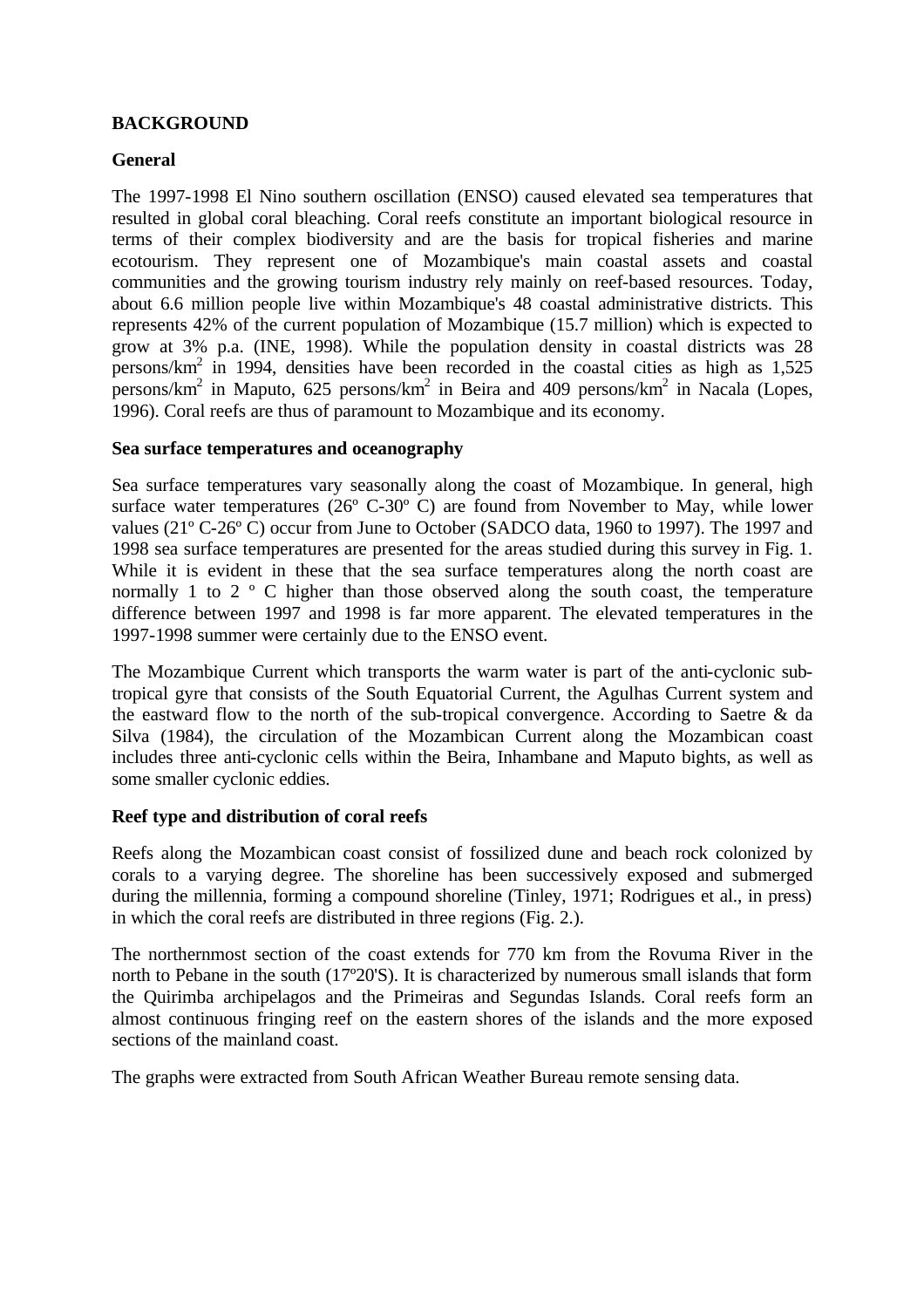

Fig. 1. The 1997 and 1998 sea surface temperatures for the areas studied during the survey.

The central section of the coast between Pebane (17º20'S) and Bazaruto Island (21º10'S), a distance of about 950 km, is classified as a swamp coast. Twenty-four

rivers discharge into the Indian Ocean along this section, each with an estuary supporting well-established mangrove stands. The coastal waters are shallow and this, combined with the sediment loading from the rivers, causes high turbidity levels. Coral reef formation in this area is consequently severely limited.

The southern section stretches for 850 km from Bazaruto Island southwards to Ponta do Ouro (26º50'S). The coastline is characterized by high dunes, north facing bights and barrier lakes. The dune systems attain heights of 120 m and are considered to be the highest vegetated dunes in the world. The distribution of reefs along the coast and nearshore islands is patchy and the reefs are more sparsely inhabited by corals.

#### **Fisheries**

There are three types of fisheries in Mozambique, comprising industrial, semi-industrial and artisanal fisheries. These three sectors land about 90,000 tons/year from an estimated MSY of about 300,000 tons/year (Palha de Sousa, 1996). The industrial and semi-industrial fleets currently earn 40% of Mozambique's foreign revenue, gained largely from prawn fisheries dependent on mangroves and estuaries for their productivity.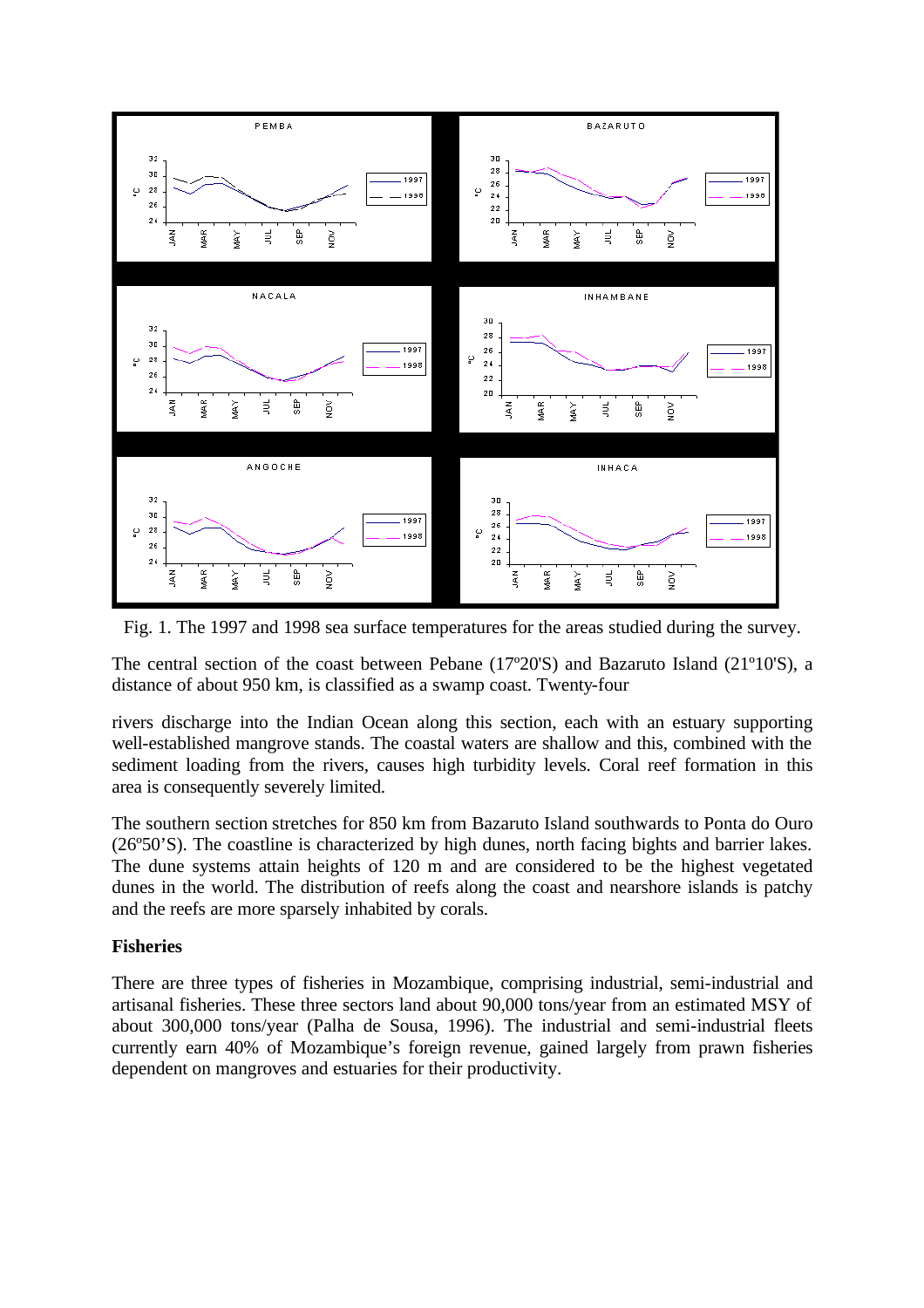

Fig.2. Map of the Mozambican coastline depicting reef distribution and the localities studied in the survey.

The artisanal fishery, on the other hand, is responsible for about 70% of the total catch, representing an average production per unit area of 4.6 tonnes/ $km^2$  in the fishing grounds which extend up to 5 km offshore (Sanders, 1988). Very little information is available on the artisanal fisheries and resource assessments have only been undertaken in Maputo Bay. These fisheries are largely centred on the reefs and are clearly important to the coastal communities and Mozambican economy.

## **Tourism**

Coral reefs represent one of the main attractions for the tourists industry in Mozambique. Most tourism occurs along the coast where the best infrastructure for tourism is established, especially near the coral reefs of Pemba, Mozambique Island, Bazaruto Archipelago, Inhaca Island and Ponta do Ouro. The industry has been growing since the end of the civil war in 1992 and is increasing in importance, both in the employment sector and the Mozambican economy.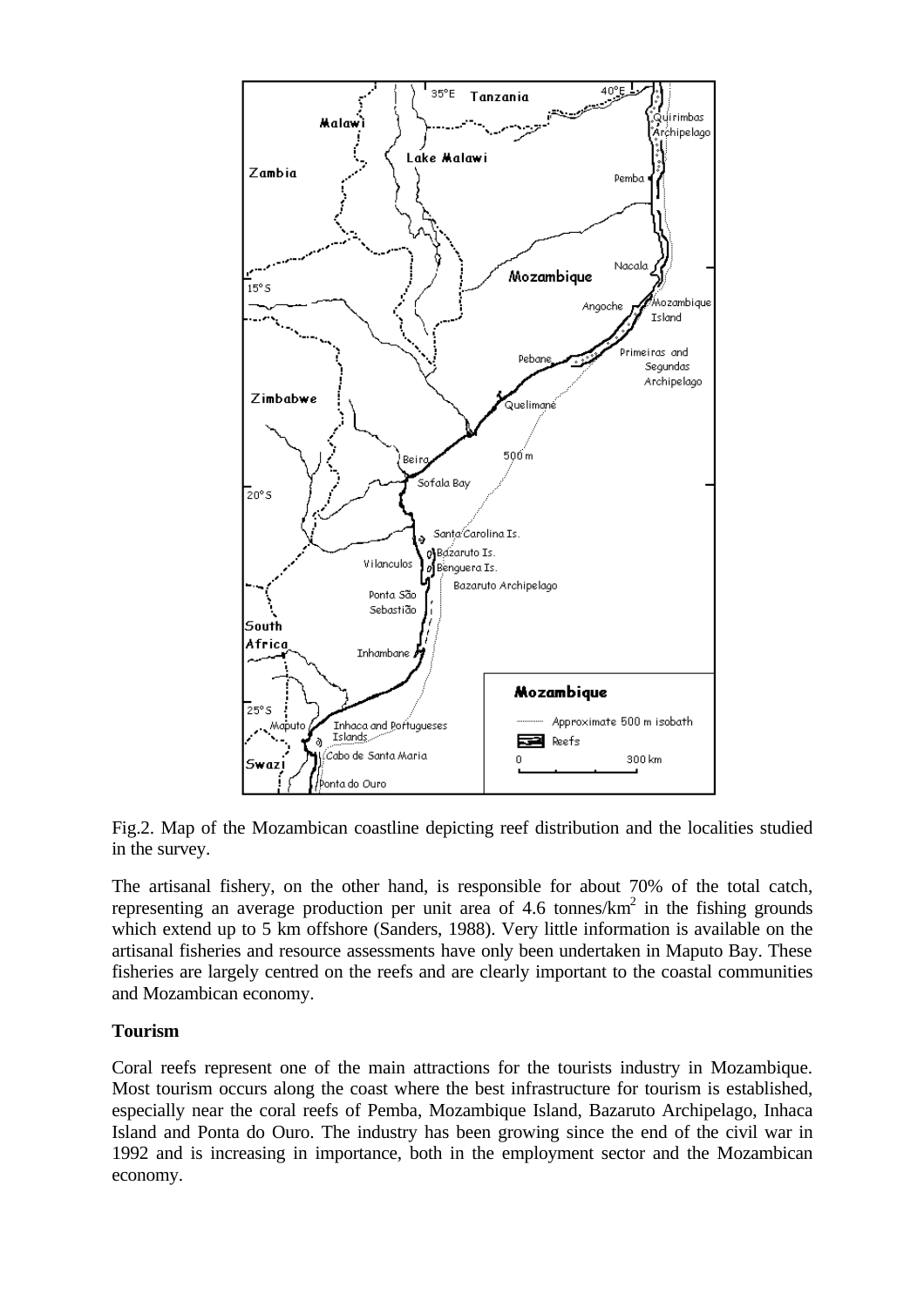## **OBJECTIVES**

As the extent of reef loss during the 1997 – 1998 El Nino phenomenon was unknown in Mozambique, the current survey was undertaken to:

1. Assess the consequences of coral bleaching in Mozambican waters.

2. Train Mozambican scientists in this specialized field to increase the scientific capacity of the country.

## **PRELIMINARY SURVEY**

## **Methods**

The survey of coral bleaching was undertaken from March 24 to April 8, 1999, at the end of summer. Evidence of bleaching was sought for the present and past year in six localities, these being tabulated below in order from north to south. It was executed by MICOA and IIP staff and post-graduate students, accompanied throughout by staff from the ORI and CORDIO. Dives were executed on a total of 17 reefs and a visual assessment was made of reef type, faunistic cover and the extent of reef damage attributable to bleaching and crownof-thorns starfish (COTS). Quantitative measurements using transect techniques proved inappropriate due to the sea conditions, the nature and condition of the reefs, and the fact that most of the work was done using snorkel rather than SCUBA. However, it proved possible to record random video-photo quadrats at ten of these stations for later analysis.

## **Results**

Co-ordinates of the study sites are listed in Table 1. The basic findings of the survey are summarized in Table 2 and the list of species recorded on the reefs is tabulated in Table 3 (Appendix ).

Table 1. GPS co-ordinates (WGS 84) of the reef sites surveyed during the study. Where applicable, co-ordinates of the start and end of long dives are presented.

| <b>LOCALITY</b> | <b>REEF</b>       | <b>LATITUDE</b><br>(start) | <b>LONGITU</b><br>DE<br>(start) | <b>LATITUDE</b><br>(end) | <b>LONGITU</b><br>DE<br>(end) |
|-----------------|-------------------|----------------------------|---------------------------------|--------------------------|-------------------------------|
| Pemba           | Wimbe Beach       | 12 57'42"                  | 40 33'10"                       |                          |                               |
|                 | Quilaluia         | 12 29'36"                  | 40 37'27"                       | 12 29'51"                | 40 37'31"                     |
|                 | Quilaluia Channel | 12 29'00"                  | 40 34'44"                       |                          |                               |
|                 | Pemba Bay         | 12 55'31"                  | 40 30'04"                       | 12 55'14"                | 40 29'54"                     |
| Nacala          | Fernao Veloso Bay | ±1426'56"                  | $\pm 40$ 42'04"                 |                          |                               |
| Angoche         | Baixo St Antonio  | 16 12'46"                  | 40 08'05"                       |                          |                               |
|                 | Mafamede Island   | 16 20'57"                  | 40 03'19"                       |                          |                               |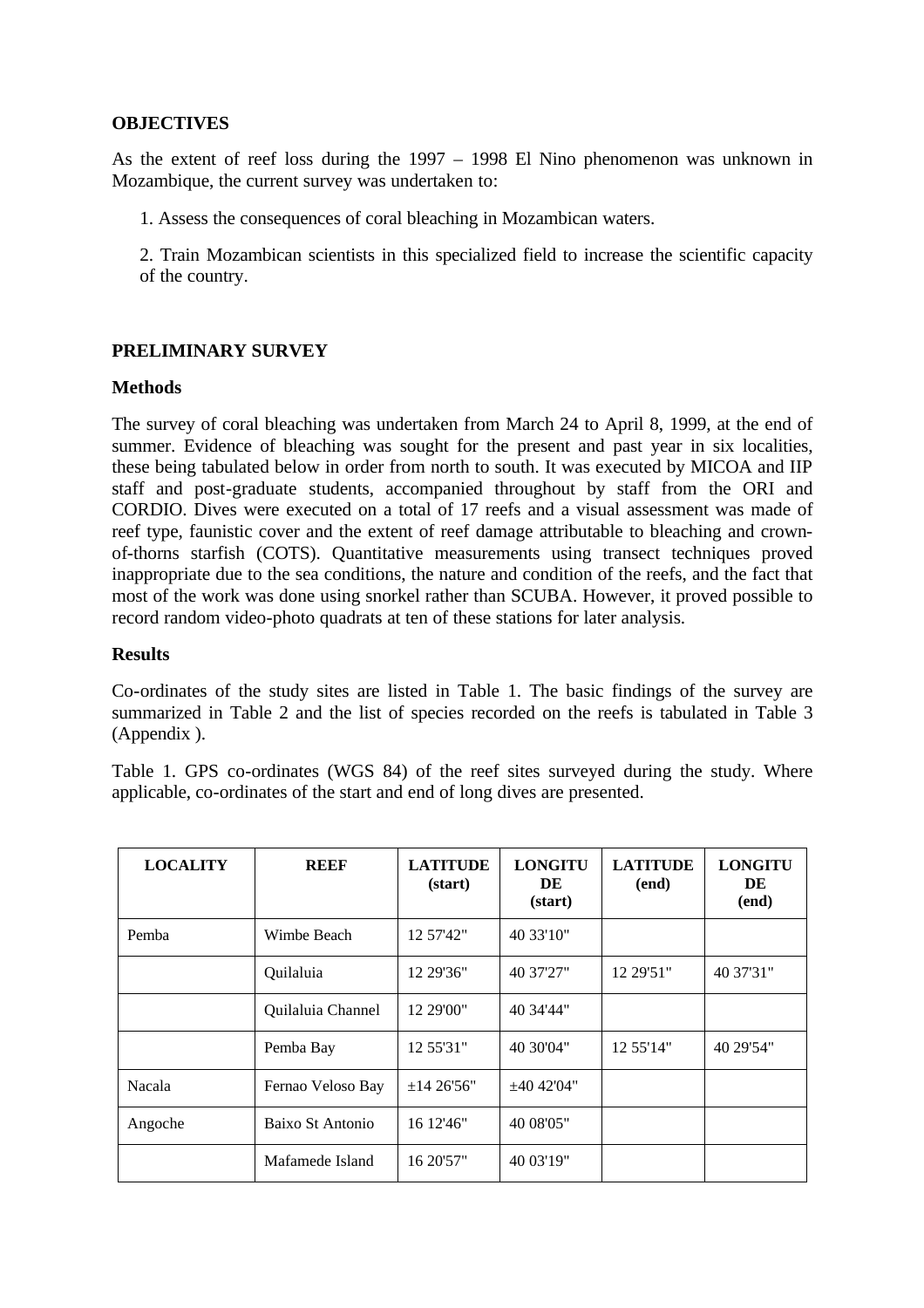| <b>Bazaruto Island</b> | Two-mile<br>Inner<br>Reef              | 21 48'32" | 33 30'05"    |           |           |
|------------------------|----------------------------------------|-----------|--------------|-----------|-----------|
|                        | Coral Garden                           | ±2148'    | $\pm 35$ 33' |           |           |
|                        | <b>Lighthouse Reef</b>                 | 21 31'22" | 35 29'44"    |           |           |
| Inhambane              | Mike's<br>Cupboard<br>(Ponta da Barra) | 23 48'44" | 35 32'30"    |           |           |
|                        | Coral<br>Garden<br>(Ponta da Barra)    | 23 47'13" | 35 31'27"    |           |           |
|                        | Anchor<br>Bay<br>(Ponta da Barra)      | 23 46'37" | 35 30'38"    |           |           |
|                        | Cabo dos Correntes<br>(Paindane)       | 21 31'21" | 35 21'44"    |           |           |
| Inhaca<br>Island       | Pta<br>Torres<br>Channel               | 26 03'51" | 32 57'12"    |           |           |
|                        | Pta Torres                             | 26 04'27" | 32 57'07"    | 26 04'19" | 32 57'14" |
|                        | Barreira<br>Vermelha                   |           | 26 01'19"    | 32 53'59" |           |

Table 2. Summary of the results of the survey.

| <b>LOCALITY</b> | <b>REEF</b>        | <b>DESCRIPTION</b>                                                                                                                                                                                                                                                      | <b>RESULTS</b>                                                                                                                                      |
|-----------------|--------------------|-------------------------------------------------------------------------------------------------------------------------------------------------------------------------------------------------------------------------------------------------------------------------|-----------------------------------------------------------------------------------------------------------------------------------------------------|
| Pemba           | Wimbe Beach        | Patch reef of beach/dune<br>rock at 3.5-7 m in sheltered<br>subject<br>bay;<br>to<br>eutrophication<br>and<br>sedimentation. Prominent<br>species: Porites rus, P.<br>nigrescens, P. lutea and<br>Diploastrea heliopora. Fish<br>community poor.                        | Reef cover 30-40%;<br>coral<br>$0-60\%$ ,<br>cover<br>$~10-40\%$ .<br>mean<br>Mortality $\sim 30\%$ from<br>bleaching. Also COTS<br>and COTS scars. |
|                 | Quilalulia Channel | Sparse patch reef of coral<br>rubble in 1.5-2.5 m channel<br>between Quilaluia<br>and<br>Islands. Corals<br>Sencar<br>consisted of a sparse mix of<br>soft and hard corals. Fish<br>community poor.                                                                     | Reef cover $40-60\%$ ;<br>coral cover $\langle 1\%$ . Heavy<br>from<br>mortality<br>bleaching in 1998.                                              |
|                 | Quilalulia         | Fringing reef of excellent<br>profile on seaward edge of<br>island, depth ranging from<br>3-7.5 m onto sand. Near<br>mortality<br>from<br>total<br>bleaching. Previous coral<br>population rich and diverse.<br>population<br>Fish<br>poor,<br>possibly heavily fished. | Solid reef cover with<br>1% survival of corals<br>from 1997-1998<br>El<br>Nino event.                                                               |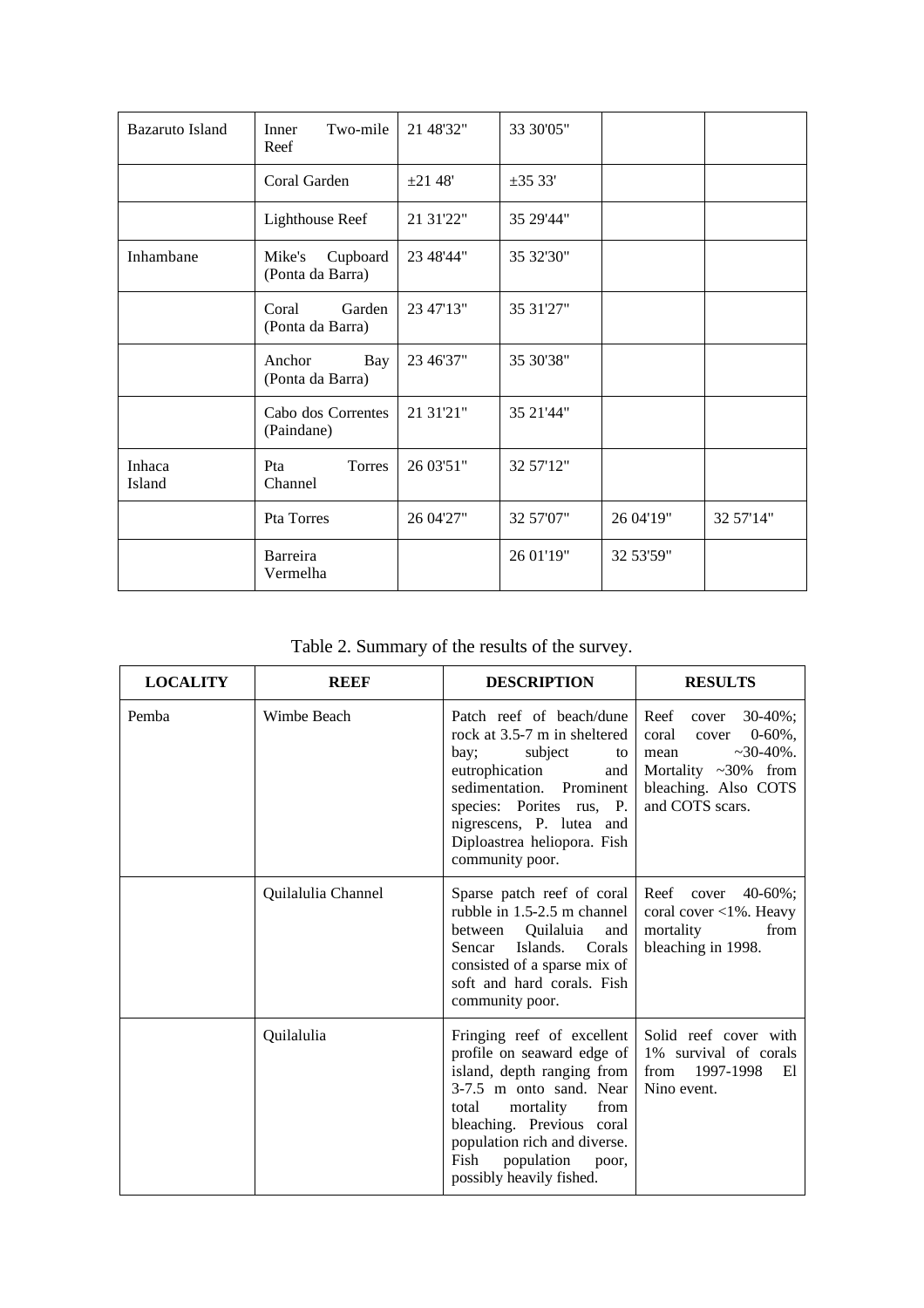|                           | Pemba Bay               | Excellent reef on beach<br>rock in<br>sheltered<br>bay,<br>dropping steeply from 3-8<br>m onto sand. Reef subject<br>eutrophication<br>and<br>to<br>turbidity from the bay but<br>little evidence of bleaching.<br>Heavily<br>colonized<br>by<br>Porites<br><b>P.</b><br>rus<br>and<br>also<br>nigrescens;<br>considerable<br>Stylophora<br>pistillata<br>plate<br>and<br>Montipora<br>Large<br>sp.<br>numbers of Diadema. Fish<br>well represented. | Near solid reef and<br>cover<br>with<br>coral<br>a a<br>30%<br>of<br>maximum<br>mortality<br>from<br>bleaching in 1998.                                                                                                       |
|---------------------------|-------------------------|------------------------------------------------------------------------------------------------------------------------------------------------------------------------------------------------------------------------------------------------------------------------------------------------------------------------------------------------------------------------------------------------------------------------------------------------------|-------------------------------------------------------------------------------------------------------------------------------------------------------------------------------------------------------------------------------|
| Nacala                    | Fernao Veloso Bay       | Patch reef developing into<br>fringing reef 2-7 m deep in<br>sheltered<br>entrance<br>to<br>lagoon. Coral cover low in<br>inshore region, improving<br>offshore. Mixed community<br>of Porites and Acropora and<br>a diversity of other corals.<br>Relatively little bleaching.<br>Fish community poor.                                                                                                                                              | Reef<br>cover variable<br>with<br>commensurate<br>variability<br>in<br>coral<br>cover. The latter ranged<br>from 0-90%, the mean<br>cover on the fringing<br>reef<br>being<br>$50-70\%$ .<br>Bleaching of $~50\%$ in<br>1998. |
| Angoche                   | Baixo de St.<br>Antonio | Fringing reef subject to<br>considerable surge and surf<br>at 3-7 m depth with marked<br>spur and groove formations<br>manifesting the<br>original<br>rock<br>dune<br>structure.<br>Evidence of bleaching in<br>1998 and the current year.<br>Mixed but not prolific fish<br>community.                                                                                                                                                              | Substantial reef with<br>30-40%<br>coral cover,<br>25% of this being soft<br>coral. Mortality from<br>past bleaching $\approx 20\%$ ;<br>some evidence $(\leq 2\%)$<br>of current bleaching.                                  |
|                           | Mafamede<br>Island      | Reef similar to above but Hard and soft coral<br>consolidated.<br>more<br>Evidence of bleaching in<br>1998 and the current year.<br>Mixed but not prolific fish<br>community.                                                                                                                                                                                                                                                                        | $~20\%$ .<br>each<br>cover<br>Mortality from El Nino<br>bleaching $\sim$ 20%, little<br>$(<2\%)$ in current year.                                                                                                             |
| <b>Bazaruto</b><br>Island | Inner Two-<br>Mile Reef | Partially sheltered mixed<br>coral community 1-3.5 m<br>deep on the landward side<br>of a fringing rock reef<br>Benguera<br>between<br>and<br>Bazaruto Islands. A COTS<br>outbreak commenced on<br>this reef in 1995, $80\%$ of<br>which has been destroyed.<br>The<br>post-COTS<br>deterioration of the reef has<br>continued with reef collapse<br>and erosion; largely rubble<br>was found. Evidence of<br>some coral recruitment was             | Coral cover used to be<br>high $(*80%)$ with high<br>species diversity; the<br>reef has suffered 80%<br>mortality.                                                                                                            |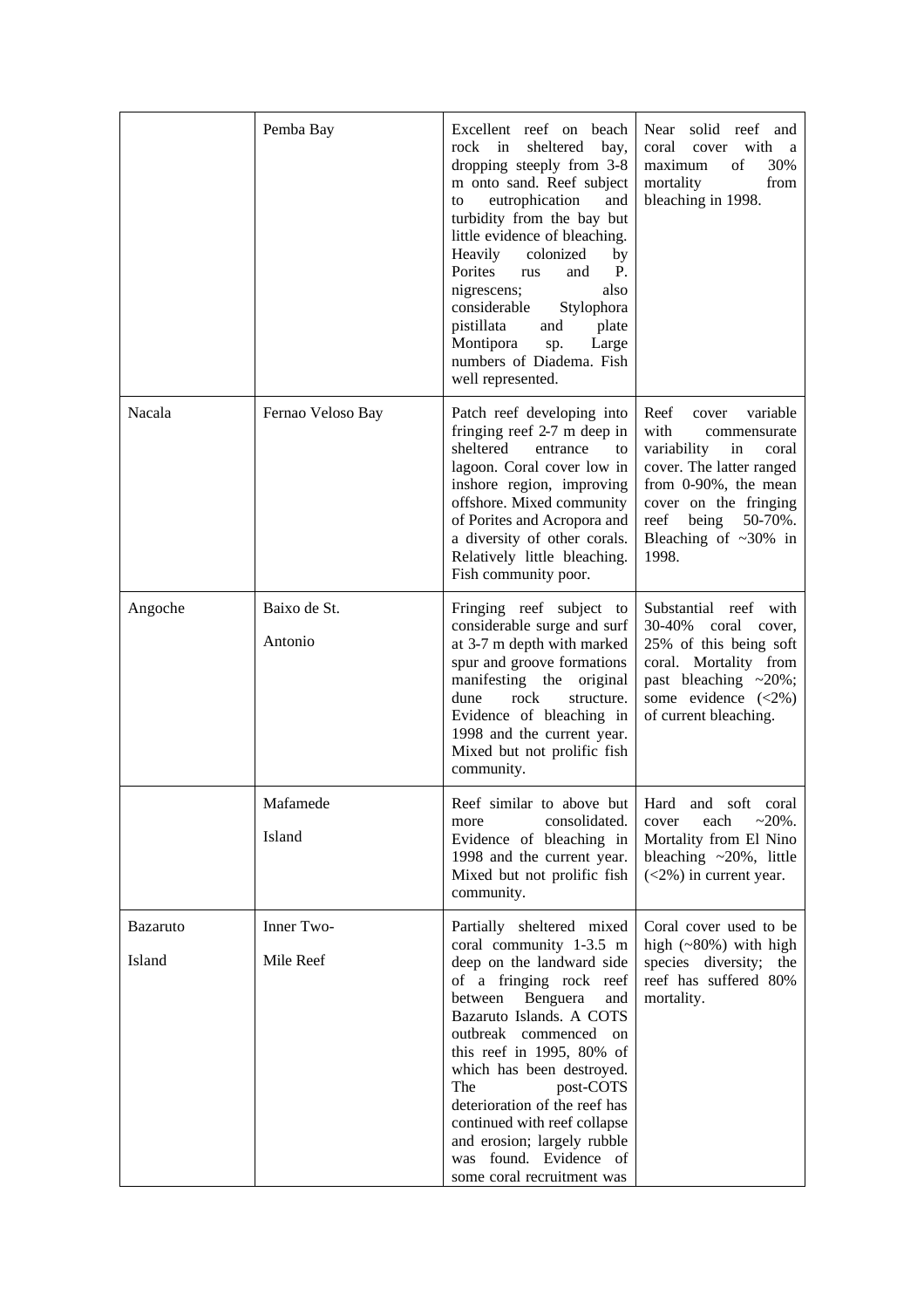|           |                                        | only found at the inner<br>periphery of the reef. Fish<br>community poor.                                                                                                                                                                                                                                                                                                                                                                                                                                                         |                                                                                                                                                       |
|-----------|----------------------------------------|-----------------------------------------------------------------------------------------------------------------------------------------------------------------------------------------------------------------------------------------------------------------------------------------------------------------------------------------------------------------------------------------------------------------------------------------------------------------------------------------------------------------------------------|-------------------------------------------------------------------------------------------------------------------------------------------------------|
|           | Coral Garden                           | A coral garden protected<br>within<br>two<br>northern<br>of<br>Two-mile<br>projections<br>Reef. Depth: surface to 8 m.<br>Coral community rich and<br>diverse, dominated largely<br>by staghorn and tabular<br>Acropora<br>Little<br>spp.<br>evidence of current and past<br>bleaching; some mortality<br>from COTS, boat and diver<br>damage. Fish community<br>diverse and abundant.                                                                                                                                            | Coral cover high, $~80-$<br>90% in parts of the reef.<br>Mortality $\sim$ 20% in parts<br>due to the causes listed.                                   |
|           | Lighthouse<br>Reef                     | Partially sheltered mixed<br>coral community, 1-3.5 m<br>deep, on the landward side<br>of a fringing rock reef north<br>Bazaruto<br>of<br>lighthouse.<br>Coral cover and community<br>structure variable according<br>to degree of exposure and<br>sedimentation on the reef.<br>This<br>from<br>ranged<br>monospecific outcrops of<br>large staghorn corals to a<br>sparse cover of sediment<br>tolerant faviids and soft<br>corals. Little present or past<br>bleaching. Fish community<br>commensurately rich and<br>abundant. | 5-90%<br>Coral<br>cover<br>depending on position<br>on the reef. El Nino<br>bleaching<br>in<br>tidal<br>gullies 10-20%. Current<br>bleaching $~1\%$ . |
| Inhambane | Mike's<br>Cupboard<br>(Ponta da Barra) | Fossilized dune rock of<br>substantial profile at 16 m<br>depth with gullies<br>and<br>potholes. Coral cover low<br>swell-generated<br>due<br>to<br>turbulence, turbidity and<br>sedimentation;<br>mainly<br>sediment tolerant soft corals<br>and faviids with Pocillopora<br>Stylophora.<br>and<br>No.<br>evidence of COTS<br><sub>or</sub><br>bleaching.<br>fish<br>Good<br>community but few coral<br>fish.                                                                                                                    | Coral cover 2-10%.                                                                                                                                    |
|           | Coral<br>Garden<br>(Ponta da Barra)    | A wave cut beach rock<br>platform exposed to surge<br>surf<br>and<br>at<br>$1 - 5$<br>m.<br>Dominated<br>by<br>tabular<br>staghorn and soft corals.<br>Some El Nino and current<br>bleaching.<br>Poor<br>fish<br>community.                                                                                                                                                                                                                                                                                                       | Coral cover 5-60%; El<br>Nino<br>bleaching $\sim$ 5-<br>15%; current bleaching<br>$<\!\!1\%$ .                                                        |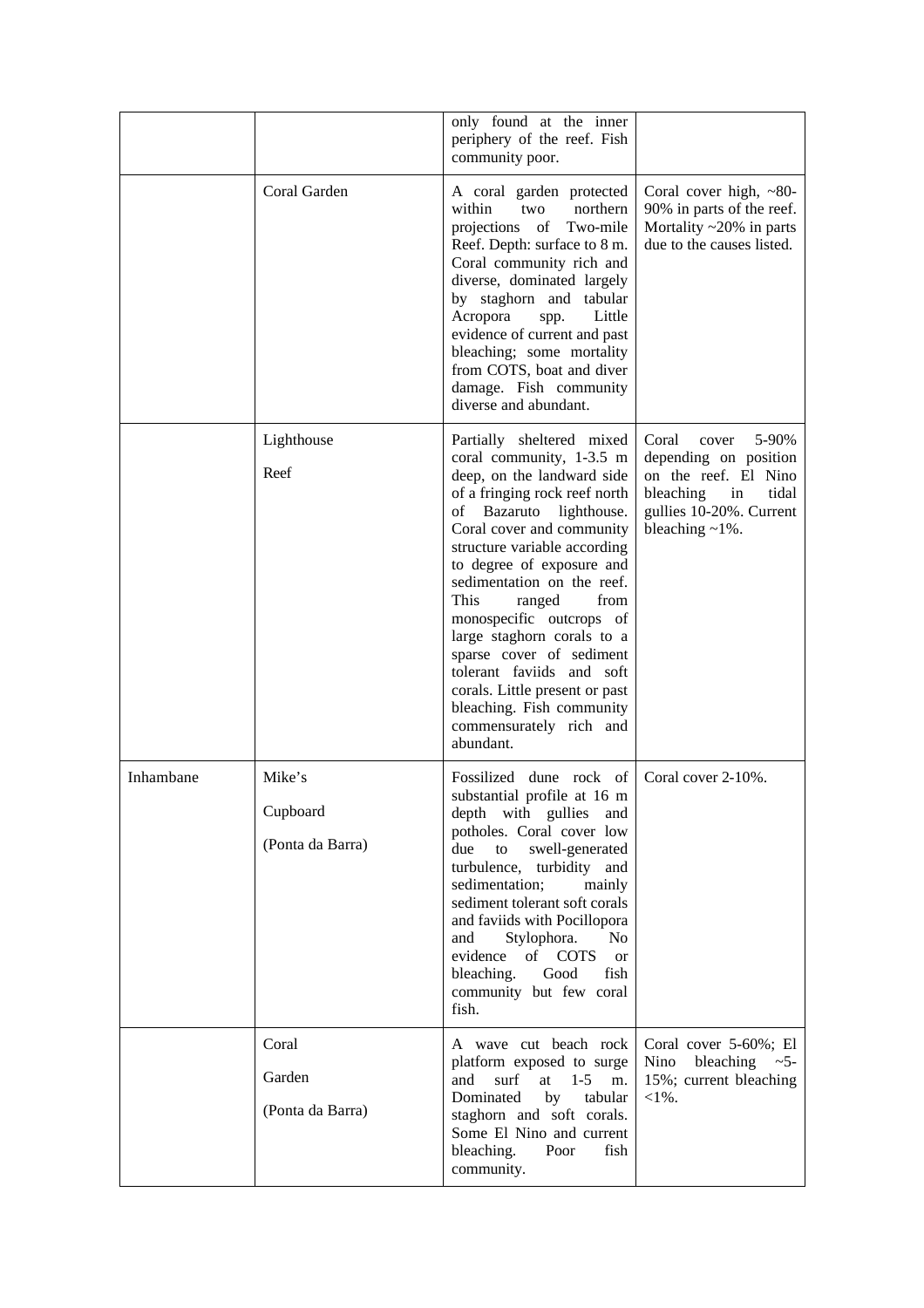|               | Anchor Bay<br>(Ponta da Barra)   | Small, low profile reef in<br>the sea at 9 m depth.<br>Evidence of a previously<br>rich<br>coral community<br>decimated by COTS. COTS<br>and recent feeding scars<br>were observed and a local<br>report of the destruction of<br>the reef over the last three<br>confirmed<br>years<br>our<br>finding. Pocillopora and a<br>few Acropora clathrata are<br>the main survivors. Little<br>evidence of recent coral<br>recruitment.<br>Fish<br>community<br>surprisingly<br>good; mainly snappers and<br>herbivores. | Coral cover $\approx$ 2-5%.                                                                                                                                                                              |
|---------------|----------------------------------|--------------------------------------------------------------------------------------------------------------------------------------------------------------------------------------------------------------------------------------------------------------------------------------------------------------------------------------------------------------------------------------------------------------------------------------------------------------------------------------------------------------------|----------------------------------------------------------------------------------------------------------------------------------------------------------------------------------------------------------|
|               | Cabo das Correntes<br>(Paindane) | Coral garden at 1-5 m on<br>the landward side of a<br>largely submerged rocky<br>reef exposed to<br>strong<br>currents and surf. Coral<br>community dominated by a<br>diverse and extensive cover<br>soft<br>Scant<br>of<br>corals.<br>evidence of bleaching. Fish<br>community good in the<br>deeper<br>water,<br>largely<br>snappers and goatfish with<br>very few chaetodons.                                                                                                                                   | Coral<br>cover<br>$0-90\%$ ;<br>$~10\%$ ;<br>almost<br>mean<br>exclusively soft corals.<br>Three<br>colonies<br>of<br>digitate Acropora were<br>bleached and encrusted<br>with coralline algae.          |
| Inhaca Island | Pta Torres<br>Channel            | Shallow reef of Porites<br>bommies, faviids and a few<br>Acropora spp. fringing a<br>sand bank channel. The reef<br>top is exposed at low tide<br>and the reef extends to a<br>depth of 2 m. It is clearly<br>subject to a tidal race,<br>turbidity<br>and<br>eutrophication. Fish were<br>sparse, mainly herbivores,<br>half-beaks<br>and<br>sand-<br>dwelling species.                                                                                                                                           | Little<br>evidence<br>of<br>bleaching in 1998 but<br>$~10\%$ of the corals were<br>undergoing<br>recent<br>bleaching. A further<br>40% of the bommie<br>tops were dead from<br>(natural) tidal exposure. |
|               | Pta Torres                       | A reef consisting of an<br>emergent dune rock wall<br>dropping to a depth of 6 m.<br>Sparsely inhabited by corals<br>tolerant of a tidal race,<br>turbidity and sedimentation.<br>Stylophora pistillata, faviids<br>and Pocillopora verrucosa<br>were the most abundant in<br>that order. Recent bleaching<br>caused<br>had<br>near<br>total<br>mortality;<br>quantitative<br>assessment was difficult                                                                                                             | Coral<br>$2-5\%$ .<br>cover<br>Mortality from recent<br>bleaching $\sim$ 90%. The<br>only unaffected genera<br>Pocillopora,<br>were<br>Goniopora, Goniastrea,<br>Astreopora, Pavona and<br>Leptoseris.   |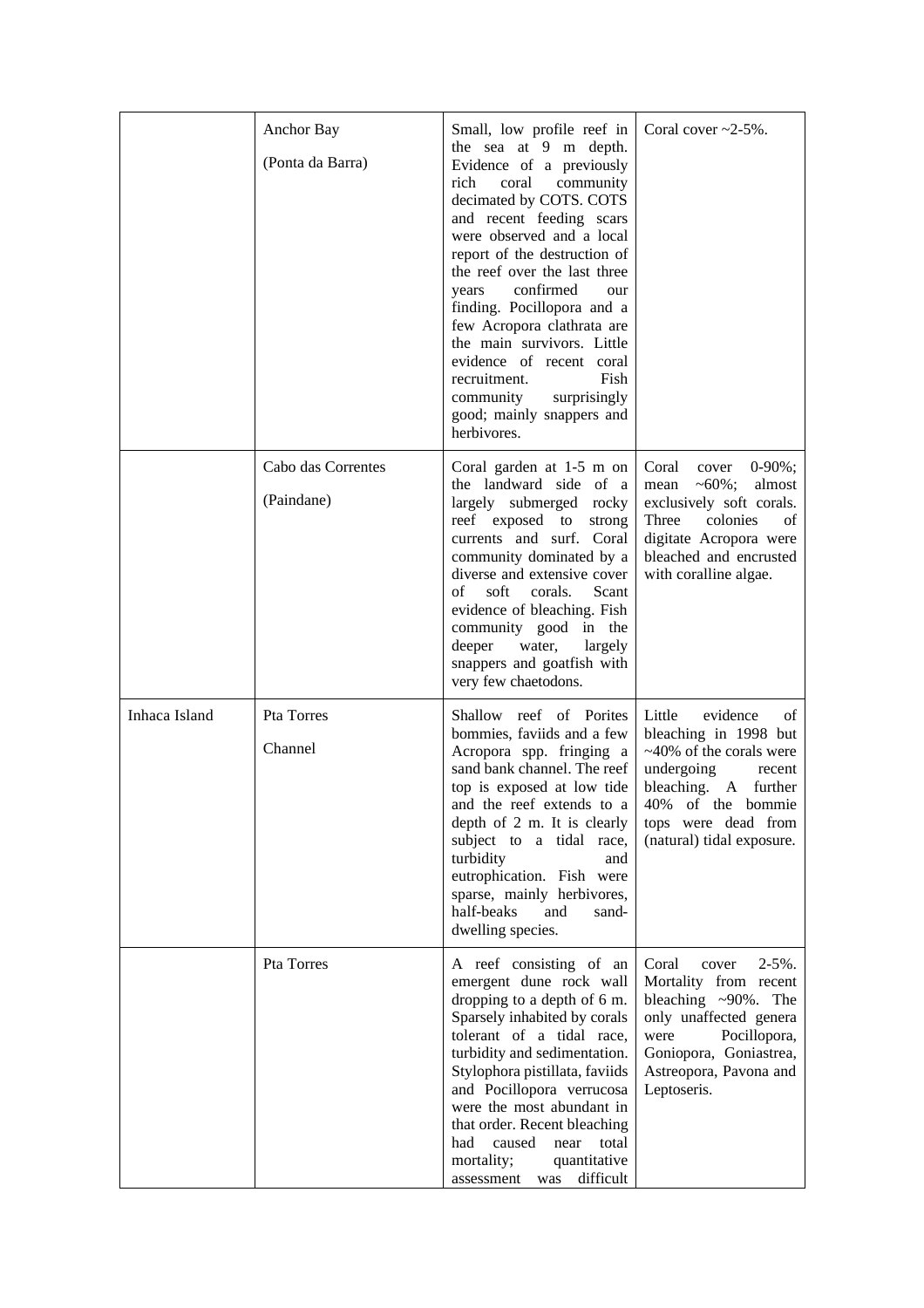|                      | due to turbidity. Fish were<br>sparse.                                                                                                                                                                                                                                                                                                                                             |                                     |
|----------------------|------------------------------------------------------------------------------------------------------------------------------------------------------------------------------------------------------------------------------------------------------------------------------------------------------------------------------------------------------------------------------------|-------------------------------------|
| Barreira<br>Vermelha | Mixed<br>Acropora<br>community 2-5 m deep on<br>flat bottom with a few small<br>Porites bommies. Sheltered<br>location inshore of Inhaca<br>Island. Poor visibility (0.5)<br>m) limited quantitative<br>assessment but extensive<br>beds of Palythoa, evidence<br>of El Nino bleaching and<br>current bleaching indicated<br>that this was an affected<br>reef. No fish were seen. | No assessments<br>were<br>possible. |

## **Discussion**

The effects of El Nino bleaching in Mozambique were most extensive on exposed reefs in the north and this diminished further south except at Inhaca Island where serious recent bleaching was encountered. Extensive COTS damage was also found at Bazaruto and Inhambane. The COTS outbreaks commenced in 1995-1996 and, as sufficient time has elapsed for reef erosion and collapse to occur, the damage on these reefs was more pronounced. The consequences of the El Nino bleaching are going to be even more serious as coral mortality on the northern reefs was as high as 99%; a similar progression in the collapse of reef structure on the seriously bleached reefs is anticipated. The biodiversity of these sites will be impaired as low coral recruitment was only observed at the Bazaruto COTS site.

The fish populations on the damaged reefs, the basis of many of Mozambique's valuable artisanal fisheries, were also poor. Impaired reefs had proportionately more herbivorous fish, being more heavily colonised by algae. Both the fisheries and the tourism value of these sites will thus be affected, parameters that will have to be quantified.

The reefs least affected by bleaching were those in sheltered embayments. Such bays are characterized by a level of nutrient enrichment and turbidity from terrestrial runoff, as well as natural heating from insolation in their shallower reaches. Considerable bleaching in embayments should thus be expected, particularly if the rate of water exchange is low. However, the coral communities which have survived on these reefs generally consist of species that are tolerant of these parameters. The reef in Pemba Bay was most typical of this environment (see Tables 2 & 3) and manifested little bleaching.

## **CONCLUSIONS AND RECOMMENDATIONS**

The extent of bleaching encountered during the survey is a cause for concern. The biodiversity of the affected reefs has been seriously impaired in terms of both the coral and fish communities. Further work and monitoring at three localities in the north of Mozambique and three in the south is thus proposed. Bleaching, COTS and control sites should be included to:

1. Establish whether further bleaching occurs.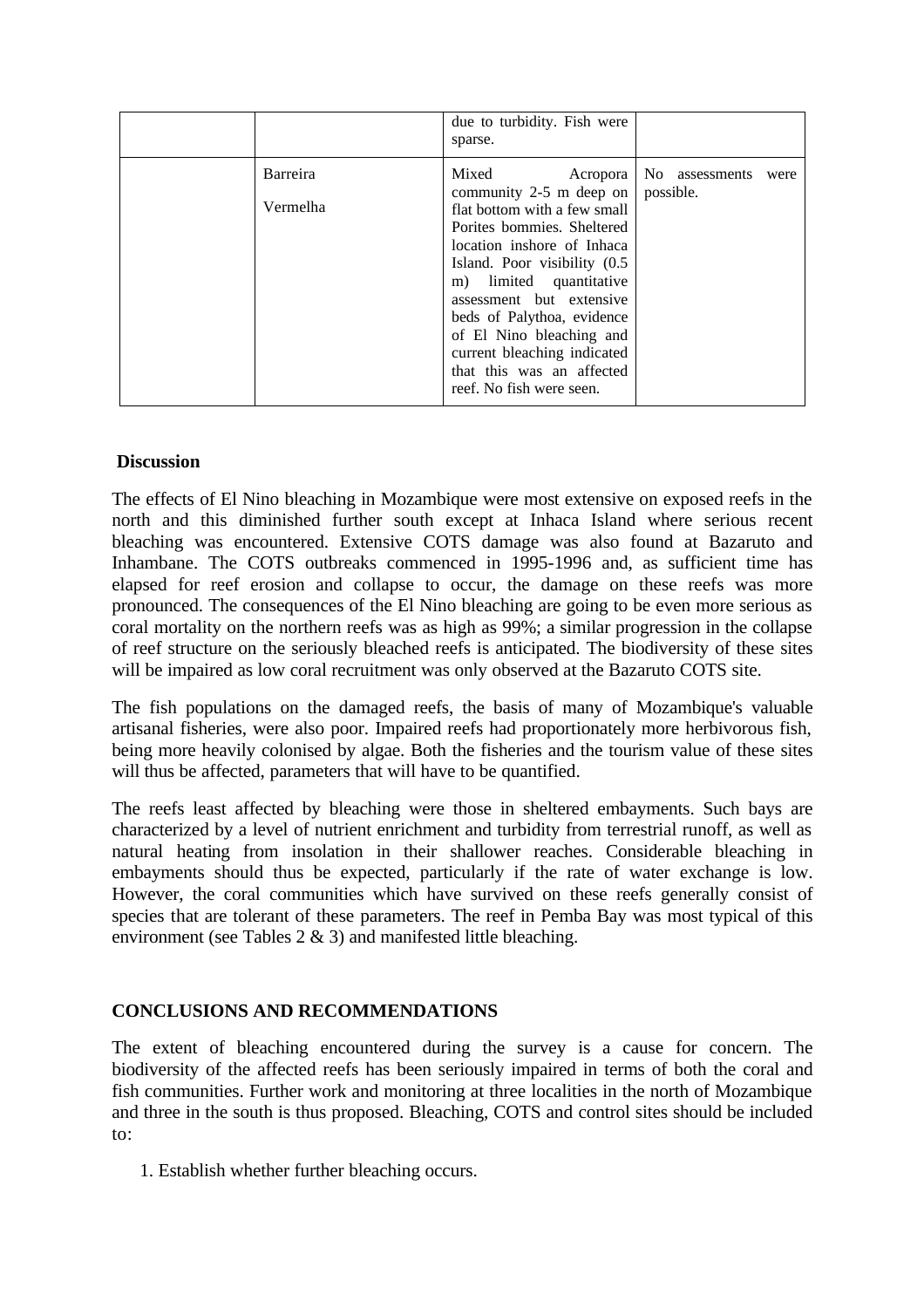2. Monitor and compare reef recovery at bleaching and COTS sites.

3. Consider appropriate procedures for intervention if reef recovery proves unlikely or slow, e.g. the artificial propagation and transplantation of corals.

4. Develop a management plan for Mozambique's coral reefs.

Further development of Mozambican staff was planned during the survey to deal with the situation. MICOA and CORDIO will fund a course later in 1999 to train MICOA, University and IIP staff as well as students in the identification of reef fauna, appropriate methods for the work and the principles of reef management. Monitoring will commence immediately after the course. Two students will register for M.Sc. degrees through the ORI in Durban and execute the programme under the joint supervision of MICOA and ORI. Similar studies are currently being undertaken at ORI, including groundwork on coral culture, and collaboration between these organizations will provide added impetus to the Mozambique-South African coral research programme.

## **ACKNOWLEDGMENTS**

The authors would like to express their gratitude to SIDA/SAREC for funding this survey, especially Dr. Olof Lundin who took the initiative and made the funds available.

The authors would also like to thank all the officials and individuals for the kind support and valuable information they provided during the survey which highly facilitated the work.

As the host organization, MICOA was grateful for the participation of Dr Michael Schleyer and Dr David Obura in the survey. MICOA was also very grateful for all the support given by individuals and organizations which not only facilitated the work done by the scientists but also made a financial contribution towards it. Mr Joao Alfredo, of the City Council of Nacala, provided transport for the team; the Bazaruto National Park, represented by Mr António Reina, Mrs Célia Enosse, Mr Santos Abdul and Mr Augusto Correia, provided their time, transport at sea, free accommodation and the use of diving equipment; Mr David Law, from Ponta da Barra Lodge, provided free accommodation and meals; Mrs Beulah and Mr Roland Mauz of Ponta da Barra Lodge Dive Charters, contributed their time, the use of diving equipment, a boat and fuel for the work at Ponta da Barra; and Mrs Villiecia Booysen and Mr. David Lloyd gave their time and attention to assist the team at Paindane. MICOA also appreciated the assistance of Mr Luis Azevedo at Bazaruto Lodge, Mr P. Napica and Mr Gelo from the Center for the Sustainable Development of Urban Areas in Nampula, Mr Capece, Mr Cassimo, Mr Rui Falcão and Mr Narci Premegi from the Moma-Angoche Project and many others not referred to here.

The views of the authors contained in this report do not necessarily represent the views of CORDIO, ORI, SIDA/Sarec or the Government of Mozambique.

#### **REFERENCES**

LOPES, L. 1996. Pressão populacional na zona costeira: mito ou facto. 22-25pp. In: DIAS, D., P. SCARLET, J.HATTON & A. MACIA, eds. O Papel da Investigação na